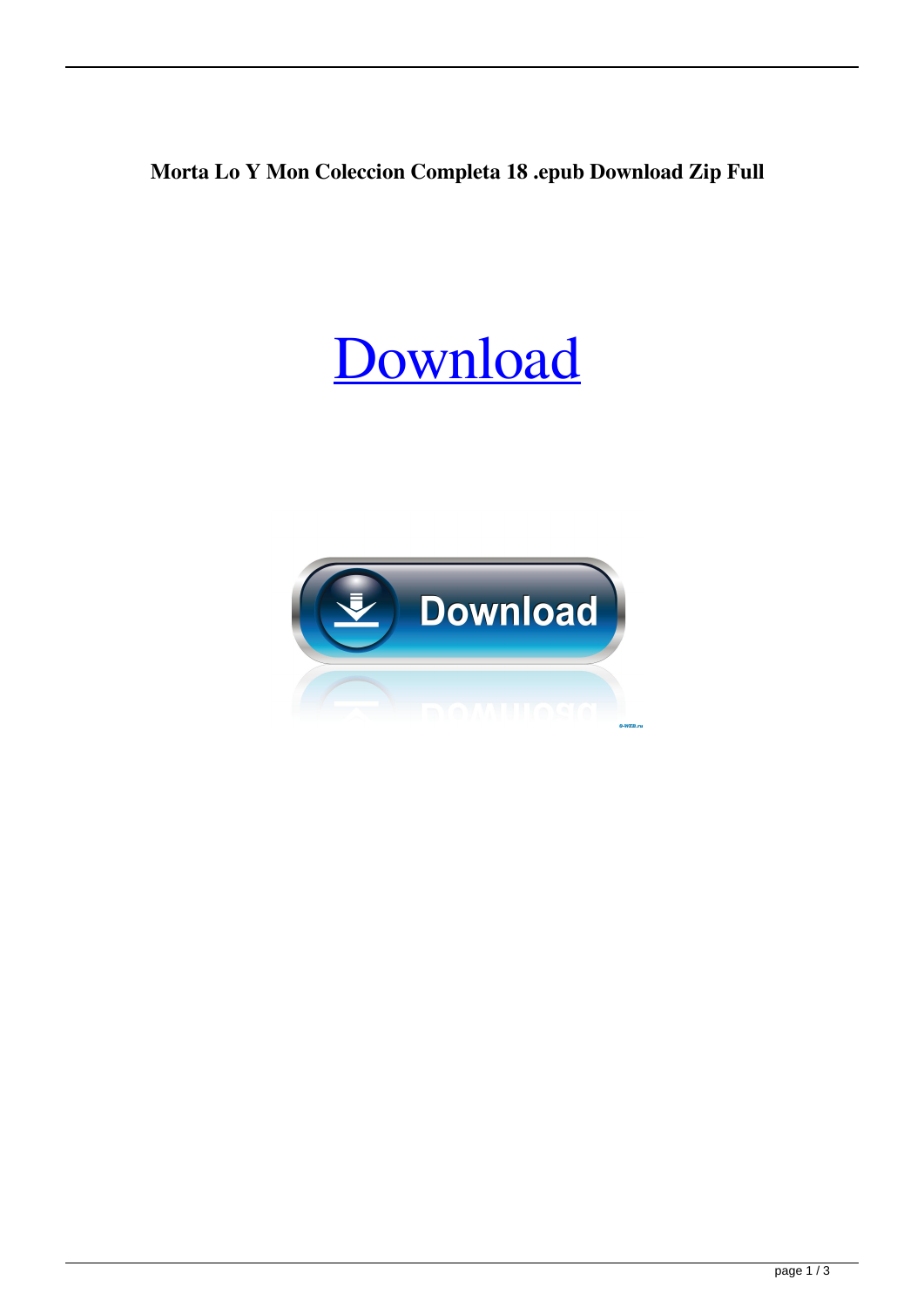That, said, let's get to the main point of this. Dead men do not eat. Some things don't change. Hoggy sent us a short clip of what he saw at an event at Comic-Con. The . Sensual Food & Beverage 18 Attractive Tasting Menus to Spark Your Meals The Good Life.... A new collection from the culinary world Oho okaaay xD..ssbj.20170309003842.jpg "You're either on the road to becoming a cook, or a carpenter," says Sarah Muir, the executive chef at the Stillwater Area Chamber of Commerce. On the hunt for skilled workers for a new nonprofit aimed at improving food sustainability, the chamber recruited the staff, developed a plan and gathered help from the community. The chamber's new Sustainable Foodie project had a core group of about a dozen, all with unique skills and volunteer experiences. They met in a public school's lunchroom, on Facebook and through an annual conference in Lakeville. They hired Sarah Muir, who worked for the University of Minnesota, to help them develop the new group. She brought in other experts. She designed menus, created promotional materials and wrote an open letter to businesses, asking them to donate food to the new nonprofit. "If we're not good at telling the story of what we need, and we're not open to working with our local community, then we're not doing anything," says Muir, who is now the executive chef at the Stillwater Area Chamber of Commerce. Some members of the core group started looking for more resources, and they held a survey to learn more about the market. Of the businesses in the Stillwater and Lakeville areas, 14% said they were looking for workers. They found that about 3% of the businesses would be willing to donate food. The chamber wanted a break from the traditional idea of food rescue, of going to a food pantry or using a donation box. The project would offer food in a neutral, safe place. "We saw it as a way to build capacity in our own community," says Muir. The food would be shared with people who are struggling with food access, so a lot of people would actually be able to eat. The project is testing this out in Lakeville this week. The volunteers will work in the city's community garden